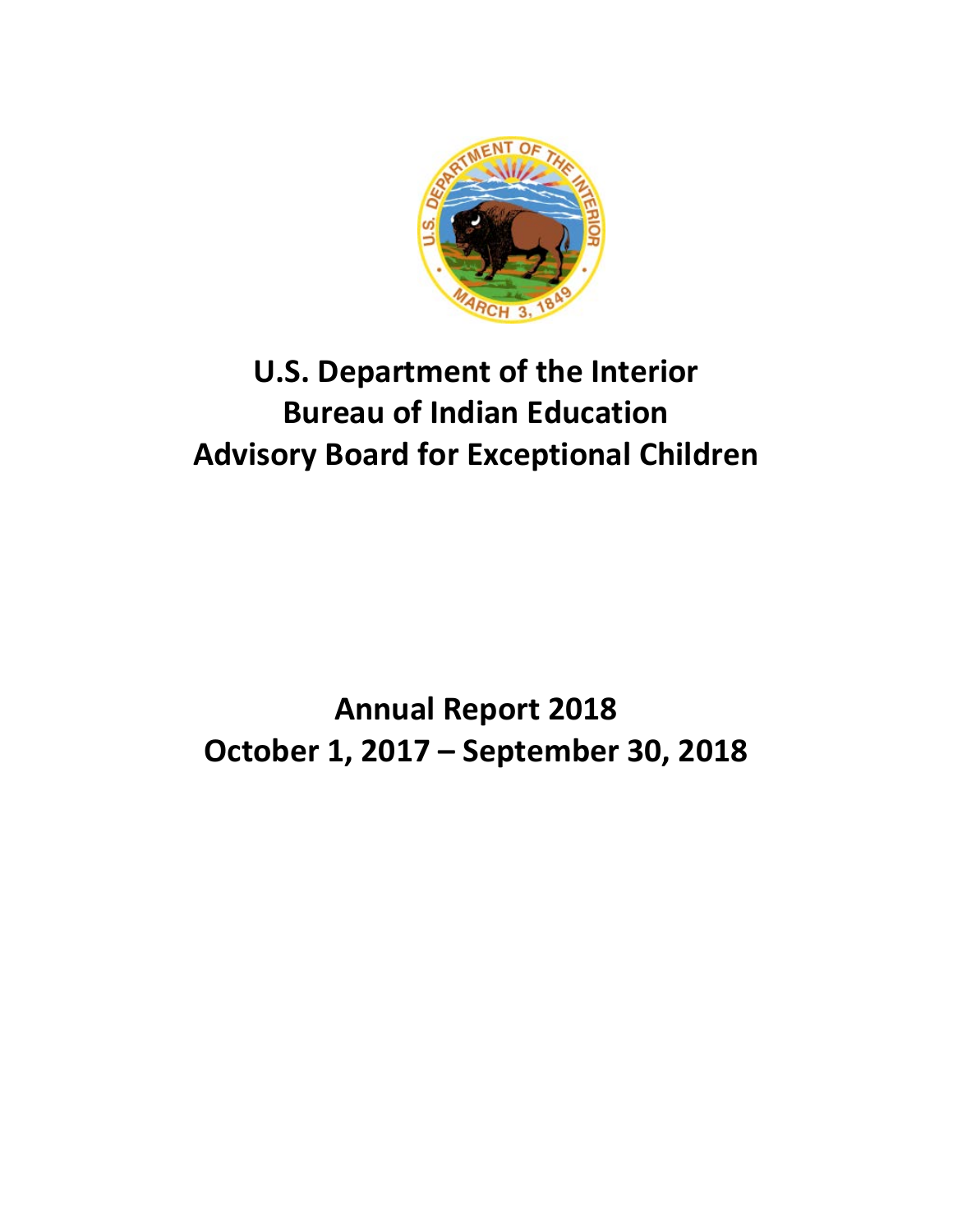## **Table of Contents**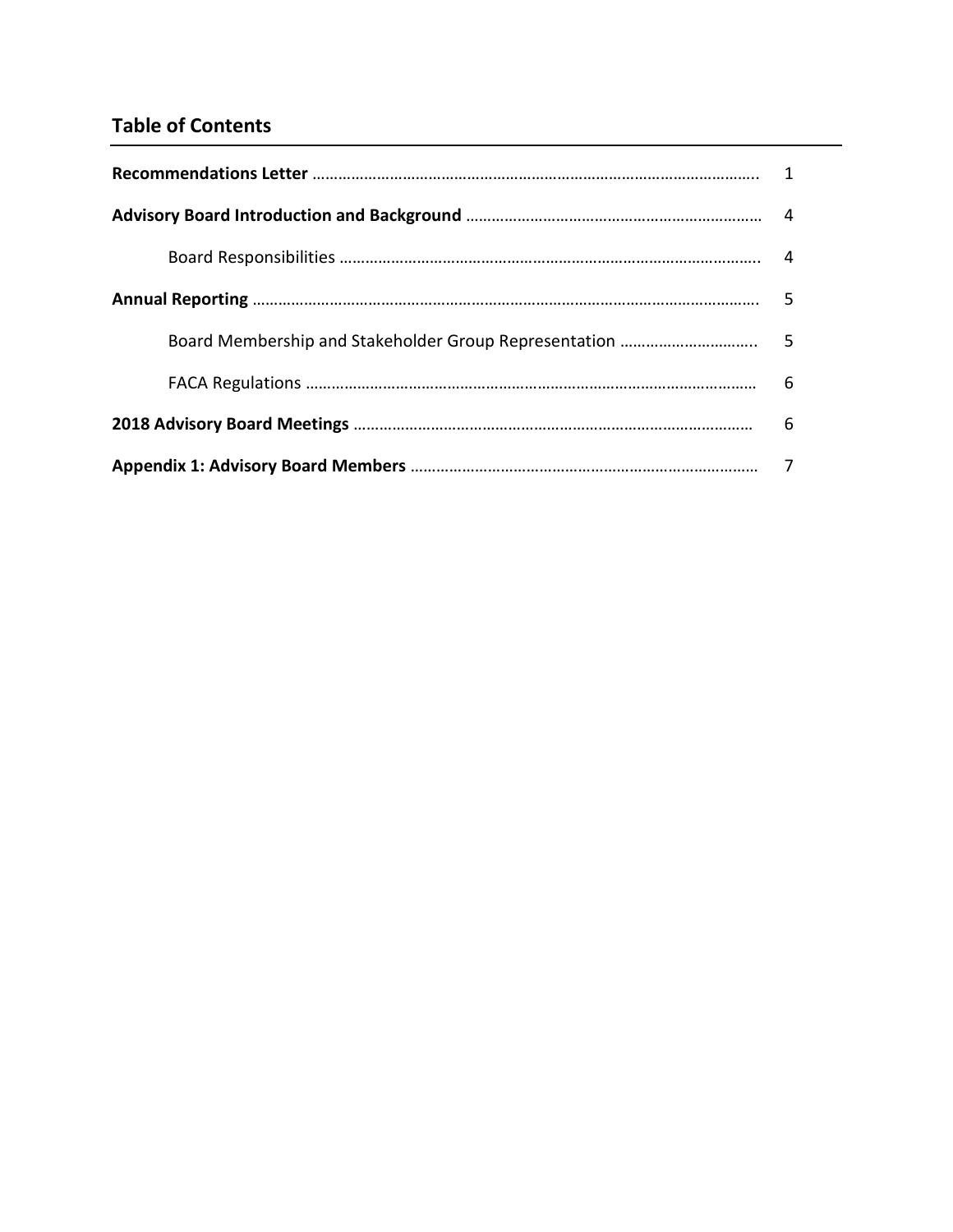### **Recommendations Letter**

September 22, 2018

#### **The Honorable Ryan Zinke**

Secretary of the United States Department of the Interior 1849 C Street NW Washington, D.C. 20240

#### **Dear Secretary Zinke:**

This letter will outline the BIE Advisory Board for Exceptional Children concerns regarding the provision of special education and related services to students within BIE funded schools. In doing so we outline two primary concerns and related recommendations:

- 1. BIE Reorganization
- 2. Recruitment and Retention of staff

The Office of Special Education Programs has determined that the Bureau of Indian Education "needs intervention" to be in compliance with regulations for implementing the requirements of Part B of the Individuals with Disabilities Education Act (IDEA) for the seventh consecutive year.

The Advisory Board has fulfilled its requirement of meeting a minimum of twice a year and providing an annual report to the Secretary of the Interior. Previous Advisory Board annual reports listed specific recommendations, with timelines and assigned duties, to improve the quality of education services for students with disabilities. During this meeting, the Advisory Board noted the same concerns that have arisen repeatedly with no response from the Secretary of Interior's office or the BIE Administration, and the resulting failure to appropriately address the content of these reports.

The Advisory Board respectfully requests that you acknowledge receipt of this letter and the accompanying report and that you address the following concerns in a timely manner. We welcome the opportunity to meet and discuss with you to address these issues.

#### **BIE Reorganization**

**Justification:** The Advisory Board is concerned that the current Administration has not clearly outlined and communicated the extent to which the reorganization of the BIE will impact the provision of special education and related services to students within BIE funded schools. This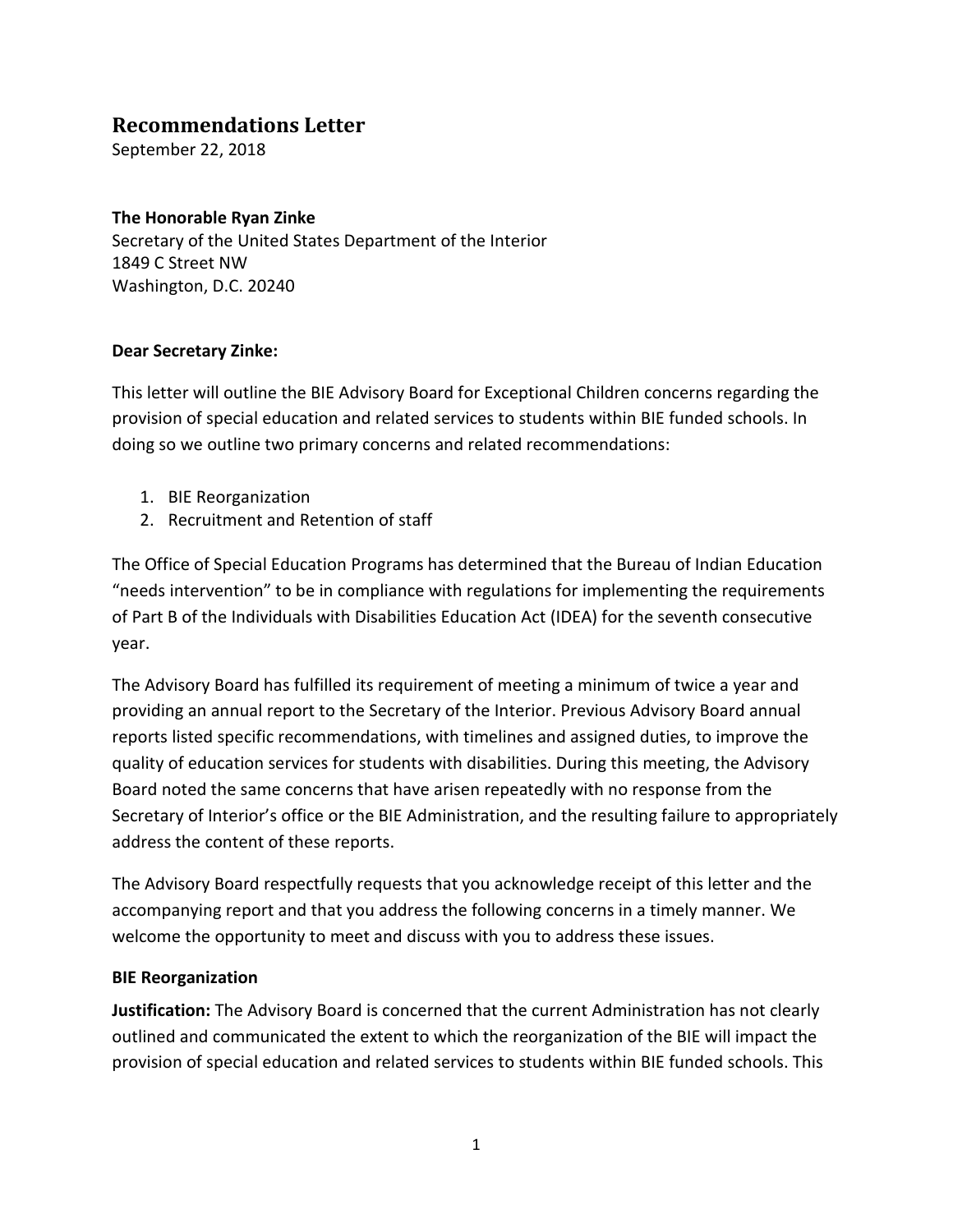lack of a clearly articulated plan for reorganization as relates to special education and related services will continue to result in inadequate services for students with disabilities.

- A. We recommend that the BIE immediately communicate the reorganization plan as relates to special education programs and services. Specifically, we request an update as to which phase of the reorganization the BIE is current in as per Order No. 3334.
- B. We recommend expediting the hiring process for positions associated with this reorganization.
- C. We recommend that clear roles and expectations for personnel (e.g., DPA, ERC, local schools, etc.) be communicated throughout the Reorganization.

#### **Recruitment and Retention of Staff**

**Justification:** The BIE currently has an increased number of mediations and schools needing substantial improvement. Without appropriate staffing to assist schools in providing services for students with disabilities, the BIE is at risk of being out of compliance with federal requirements regarding the provision of special education services and coordination of related services. This is a violation of the federal trust responsibility for Indian Education as well as Individuals with Disability Education Act (IDEA).

- A. We recommend that the BIE implement a system by which schools have access to daily support services for students with disabilities (e.g., school-level special education coordinator, program improvement specialist for special education, or education specialist at the ADD and SEA levels, implement the Continuous Quality Improvement plan (CQI)).
- B. We recommend that the BIE work to ensure adequate recruitment and training of special educators and related service providers. To assist in this effort, the BIE is asked to work with existing Native American administrator preparation programs that can be leveraged to increase the number of special education professionals. We also recommend that school personnel have opportunities to participate in regional and professional development programming.
- C. The Advisory Board recommends that collaborative partnerships between educator preparation institutions and BIE schools be developed for the purpose of preparing teachers, specialized service professionals, and school leaders for BIE schools.

Implementation of the recommendation as outlined above will be critical as the BIE works to ensure implementation of federal regulations regarding the education of students with disabilities. Furthermore, such actions will strengthen the federal government's efforts to respect and honor the federal trust responsibility for Indian education.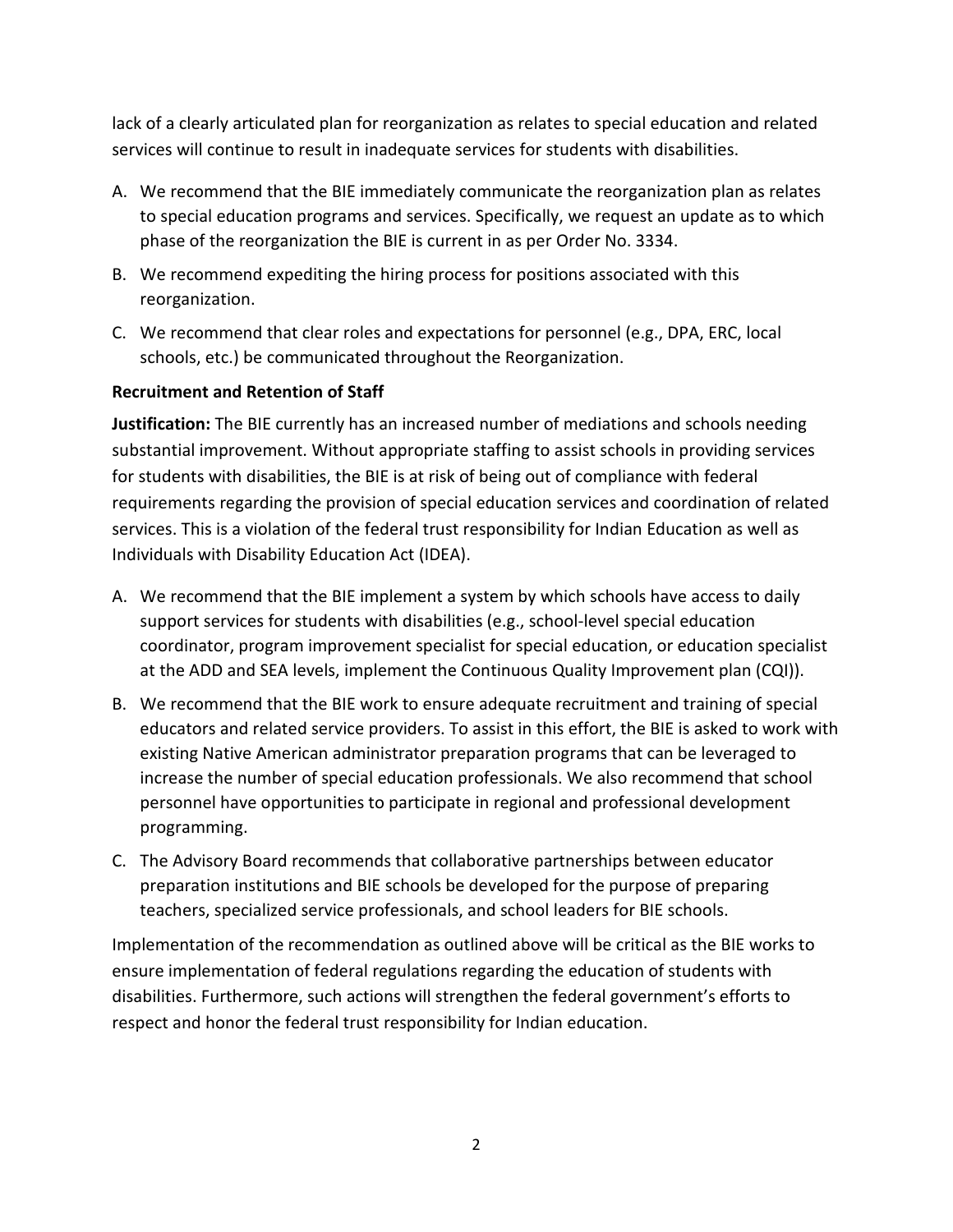Thank you for the opportunity to share these recommendations. Please inform the Designated Federal Officer, Jennifer Davis (Jennifer.davis@bie.edu) for the Advisory Board if specific content in this letter needs further clarification.

Māēc-wāēwaenen (Thank you), oА ess **Norman Shawanokasic, Board Chiar Dolores Childs-Fullen, Board Secretary Dr. Harvey Rude, Board Member Dr. Susan C. Faircloth, Board Member** 

**Adrienne Benally, Board Member Ronald Worst, Board Member Dr. Jonathan Stout, Board Member** 

**cc:** Betsy DeVos, Secretary of Education Tony Dearman, Director, BIE Dr. Jeffrey Hamley, Associate Director, BIE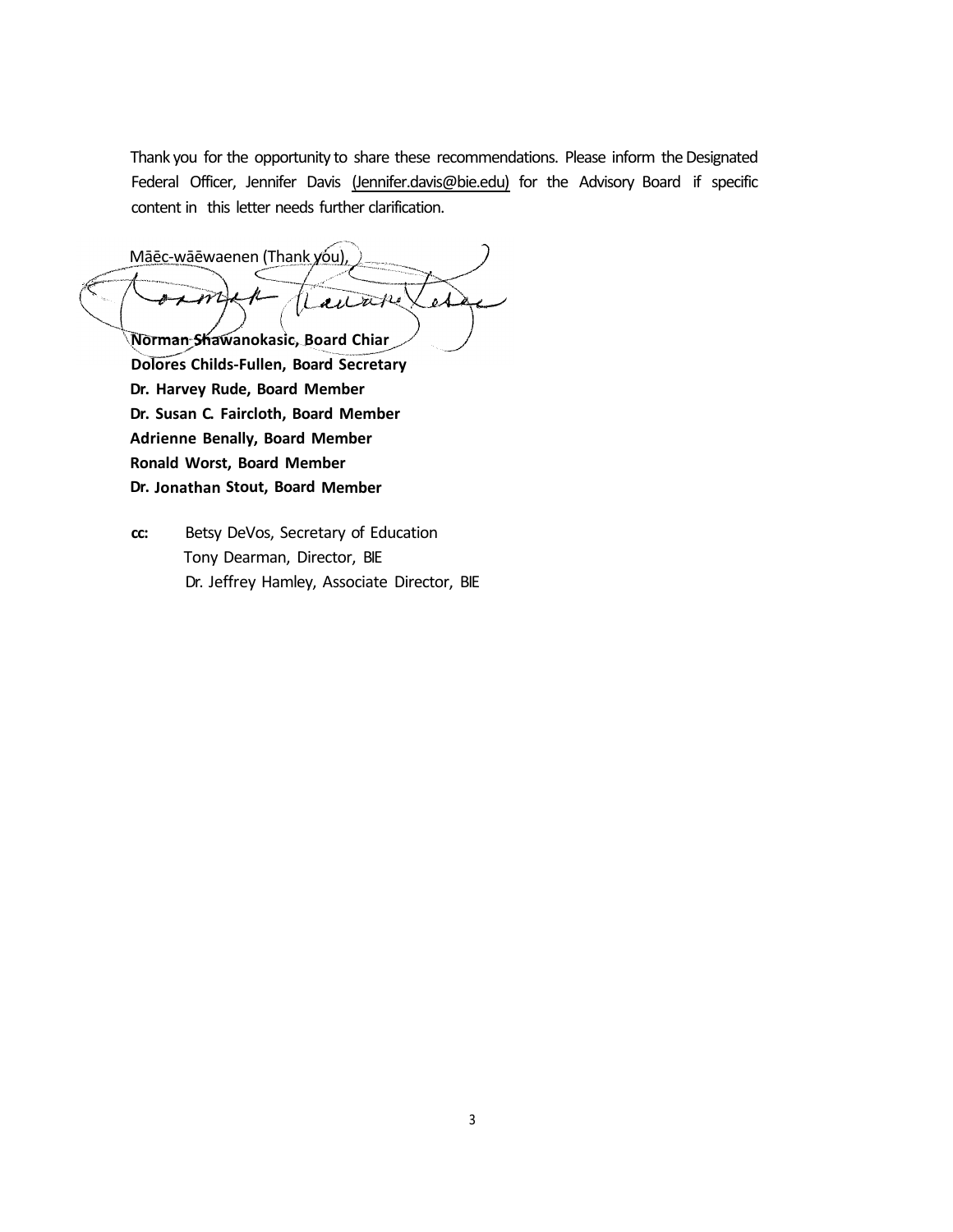#### **Advisory Board Introduction and Background**

The Individuals with Disabilities Education Improvement Act (IDEA, P.L. 108-446) guarantees free and appropriate public education to all children with disabilities in the United States. To guide states and other agencies that deliver special education and related services to children with disabilities, IDEA requires states to establish advisory boards that represent stakeholders, such as educational and program administrators, teachers, individuals with disabilities, and parents of children with disabilities. These advisory boards offer input on priorities and unmet needs within special education.

The Bureau of Indian Education (BIE), an agency within the Department of the Interior, oversees education for American Indian and Alaska Native students. Just as states must establish advisory boards to offer guidance on special education needs, the BIE is required to establish an advisory board for the same purpose. The BIE Advisory Board for Exceptional Children (Advisory Board), authorized by Part B, Section 611(h)(6) of the IDEA Reauthorization of 2004 (the Act, 200 U.S.C. 1400), represents the special education needs of all students with disabilities served by the BIE education system.

Across the United States, there are 184 elementary and secondary BIE schools in 23 states, located on 63 reservations. Tribes and tribal boards under contract or grant with the BIE administer 122 of these schools, and the BIE directly administers the remainder. Currently, the BIE education system serves approximately 49,000 elementary and secondary students; of these students, approximately 6,400 have disabilities.

#### **Board Responsibilities**

The Advisory Board's duties, which are solely advisory, are to:

- assist in the coordination of services within the Bureau of Indian Affairs (BIA) and the BIE with other local, state, and federal agencies in the provision of education for infants, toddlers, and children with disabilities;
- advise and assist the Secretary in the performance of the Secretary's responsibilities as described in Section 611(h)(6) of the Act;
- develop and recommend policies concerning effective inter- and intra-agency collaboration, including modifications to regulations and the elimination of barriers to inter- and intra-agency programs and activities;
- provide assistance and disseminate information on best practices, effective program coordination strategies, and recommendations for improved early intervention services or educational programming for Indian infants, toddlers, and children with disabilities; and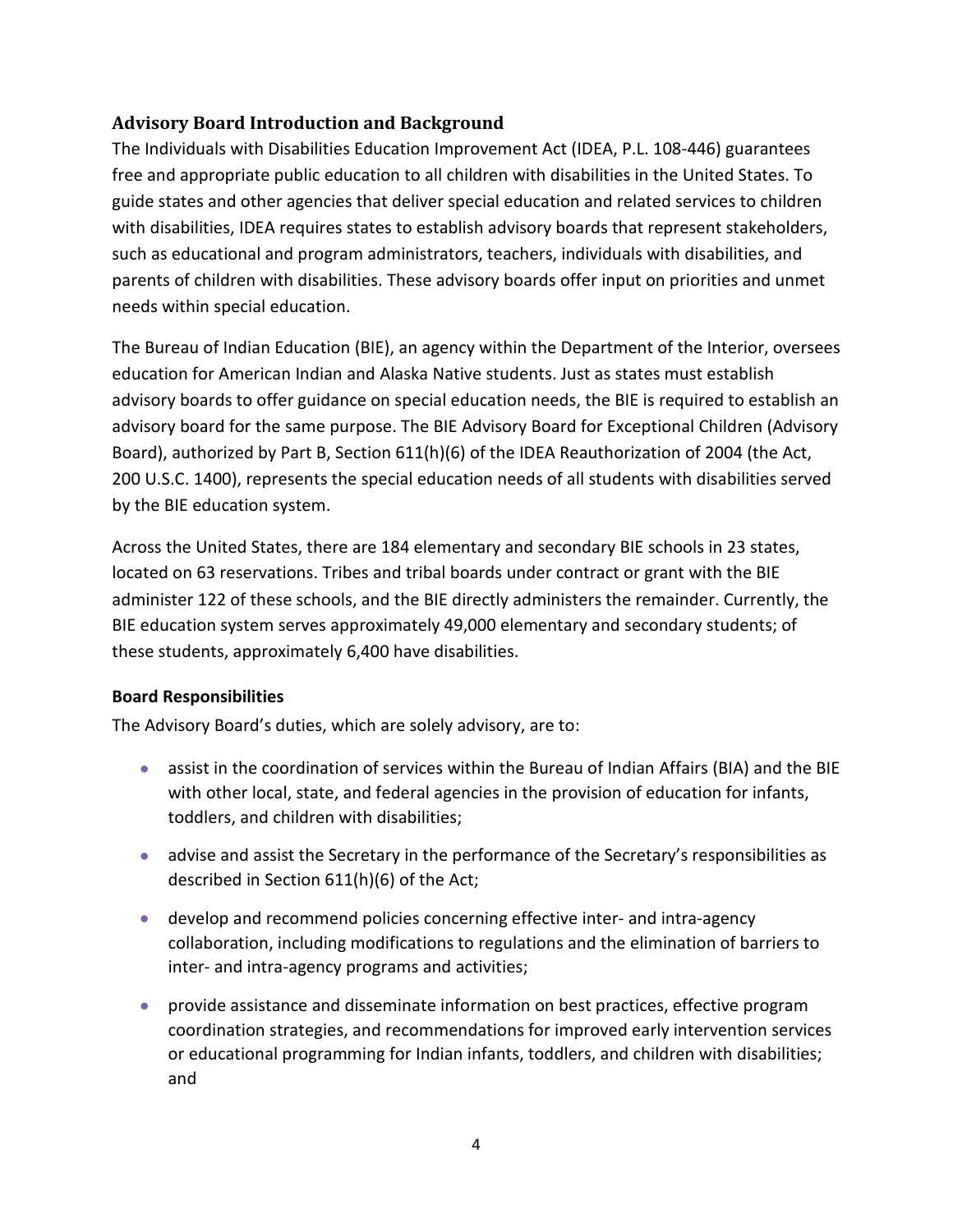• provide assistance in the preparation of information required to be submitted under Section 611(h)(6) of the Act.

#### **Annual Reporting**

The Advisory Board is required by federal regulation (34 C.F.R.: 300.715) to submit an annual report describing its activities during the preceding year. The annual report identifies specific areas of need that the Advisory Board selected as priorities. The report advises BIE staff, the Secretary of the Interior, and Congress regarding programs, regulations, and policy development that will support and improve the education of American Indian and Alaska Native students with disabilities. This report is submitted in fulfillment of the annual reporting requirement for 2018.

#### **Board Membership and Stakeholder Group Representation**

The Advisory Board has 7 members. The Secretary of the Interior selects and appoints members who represent a wide range of stakeholders involved in or concerned with the education and provision of services to American Indian and Alaska Native children with disabilities. Stakeholder groups include:

- Native American persons with disabilities,
- Native American parents or guardians of children with disabilities,
- teachers of children with disabilities,
- service providers to children with disabilities,
- state and local education officials,
- representatives of tribes or tribal organizations,
- representatives from state interagency coordinating councils in states that contain reservations,
- members representing entities of BIE or BIA.

Advisory Board members are appointed to terms of either 2 or 3 years, so that half of the membership terms expire after 2 years and the terms of the remaining members expire after 3 years. The Secretary of the Interior selects the Advisory Board chairperson. Appendix 1: Advisory Board Members lists all members of the 2017 Advisory Board and indicates which stakeholder category each member represents.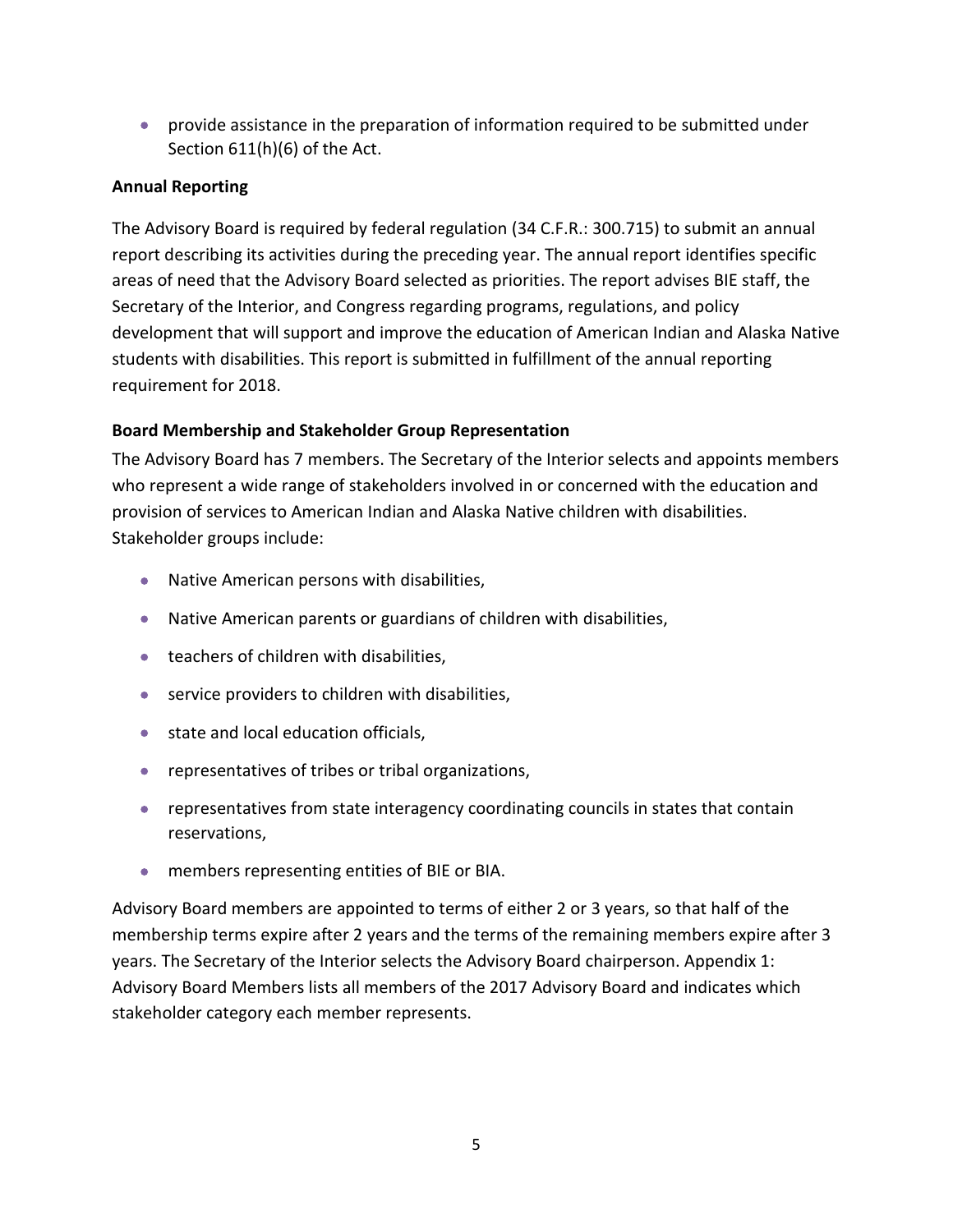#### **FACA Regulations**

As an advisory board to a federal agency, the Advisory Board falls under the requirements of the Federal Advisory Committee Act (FACA; 5 U.S.C., Appendix 2). FACA aims to ensure that the advice of federal advisory committees is objective and available to the public, and that the committees comply with cost control and recordkeeping requirements. The Advisory Board must comply with FACA regulations by:

- making Advisory Board meetings open to the public,
- publishing advance notice of upcoming meetings in the *Federal Register*,
- recognizing a Designated Federal Officer (DFO) assigned by the BIE to support the Advisory Board,
- ensuring that members avoid conflicts of interest, and
- limiting membership terms.

Current DFO Jennifer Davis has assisted the Advisory Board in maintaining compliance with these requirements.

#### **2018 Advisory Board Meetings**

The Advisory Board generally meets two to three times per year, as is necessary to complete its work. The Advisory Board met three times in 2018:

• **January 11-12, 2018, Albuquerque, NM**

The Advisory Board received an update on the BIE's special education programs, the Supplemental Education Program, and the Division of Performance and Accountability. The Board discussed various items for priorities. The Board formed two subcommittees and worked on two priorities.

- 1. BIE Recruitment and retention Dr. Harvey Rude (Lead), Dr. Susan Faircloth and Dr. Jonathan Stout.
- 2. BIE Reorganization Norman Shawanokasic (Lead), Ronald Worst, Adrienne Benally and Delores Fullen.

#### • **July 25-27, 2018, Albuquerque, NM**

The Advisory Board received an update on the BIE's special education programs, the Supplemental Education Program, and the Division of Performance and Accountability.

#### • **September 22, 2018, Albuquerque, NM**

The Advisory Board developed the 2018 annual report. The Advisory Board developed a Letter of Recommendations to be sent to the Honorable Secretary Ryan Zinke. The